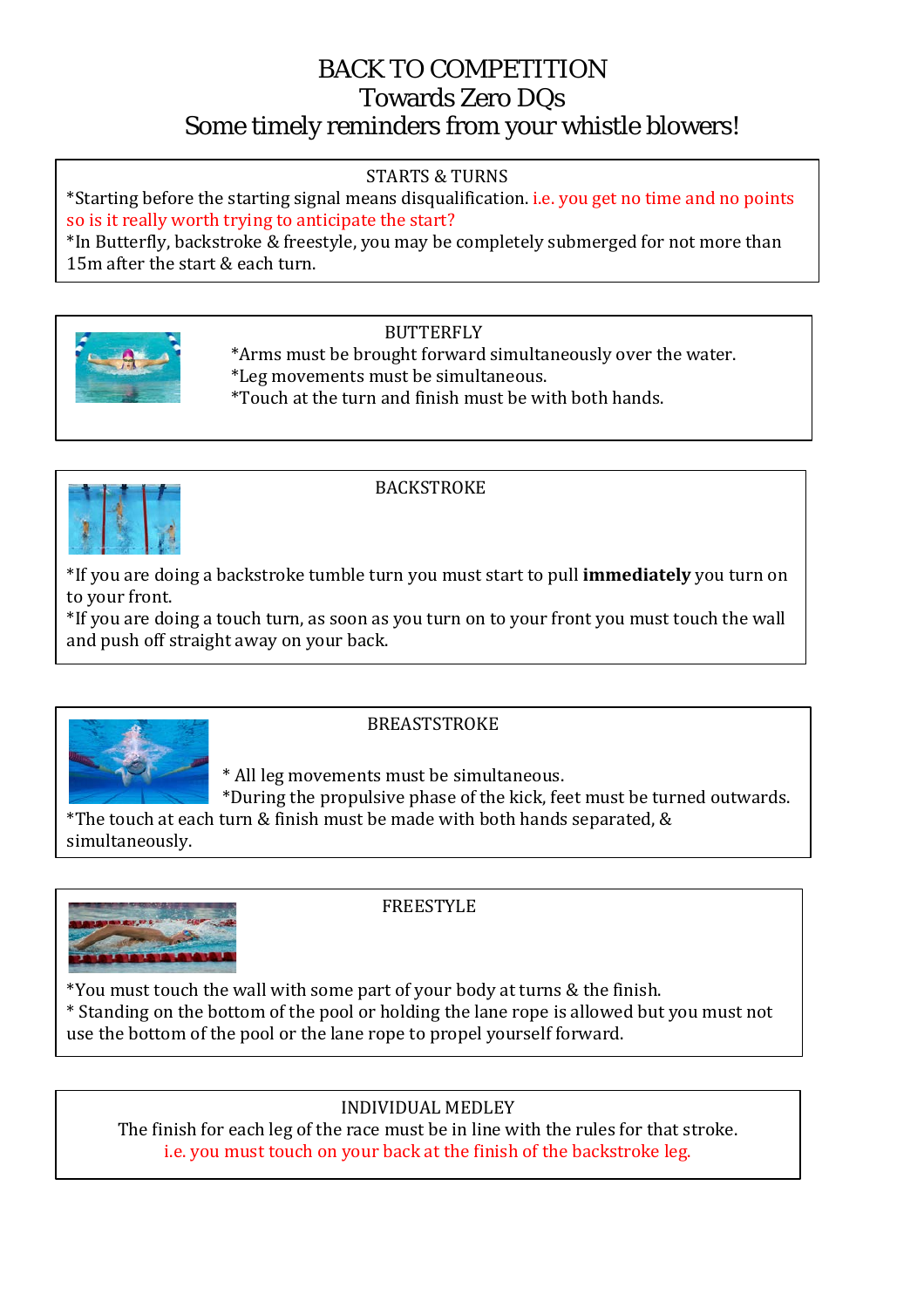# SWIMWEAR

There are rules regarding the swimwear that may be worn in competition.

Swimmers must wear only one swimsuit in one or two pieces.

Swimsuits for men shall not extend above the navel nor below the knee.

Swimsuits for women shall not cover the neck, nor extend past the shoulder,

- nor below the knee.
- Swimsuits must be made from textile materials, no clips or zips etc. are allowed.



•

## WATCHES

- \* The rules do not permit swimmers to use or wear pacemaking devices.
- \* Watches are considered to be pacemaking devices.
- \* Therefore if you wear a watch in a race you will be disqualified!

IN THE INTERESTS OF SAFETY PLEASE DO NOT WEAR WATCHES IN WARM UP.



# TAPING

 If you need to wear taping you must get this approved by the Meet Referee before you swim your first race.



# JEWELLERY

Basic jewellery may be worn in pool events unless swimming two to a lane.

During warm up there will be more than two swimmers in a lane so please use common sense and avoid wearing jewellery that could cause injury to others.

This is only a snapshot of the rules and covers some of the most common disqualifications.

If you are swimming a stroke or an event for the first time, or are unsure of the rules, please talk to your coach or an official to get clarification. After doing all your swimming preparation it would be disappointing to be disqualified through your lack of knowledge of the rules!